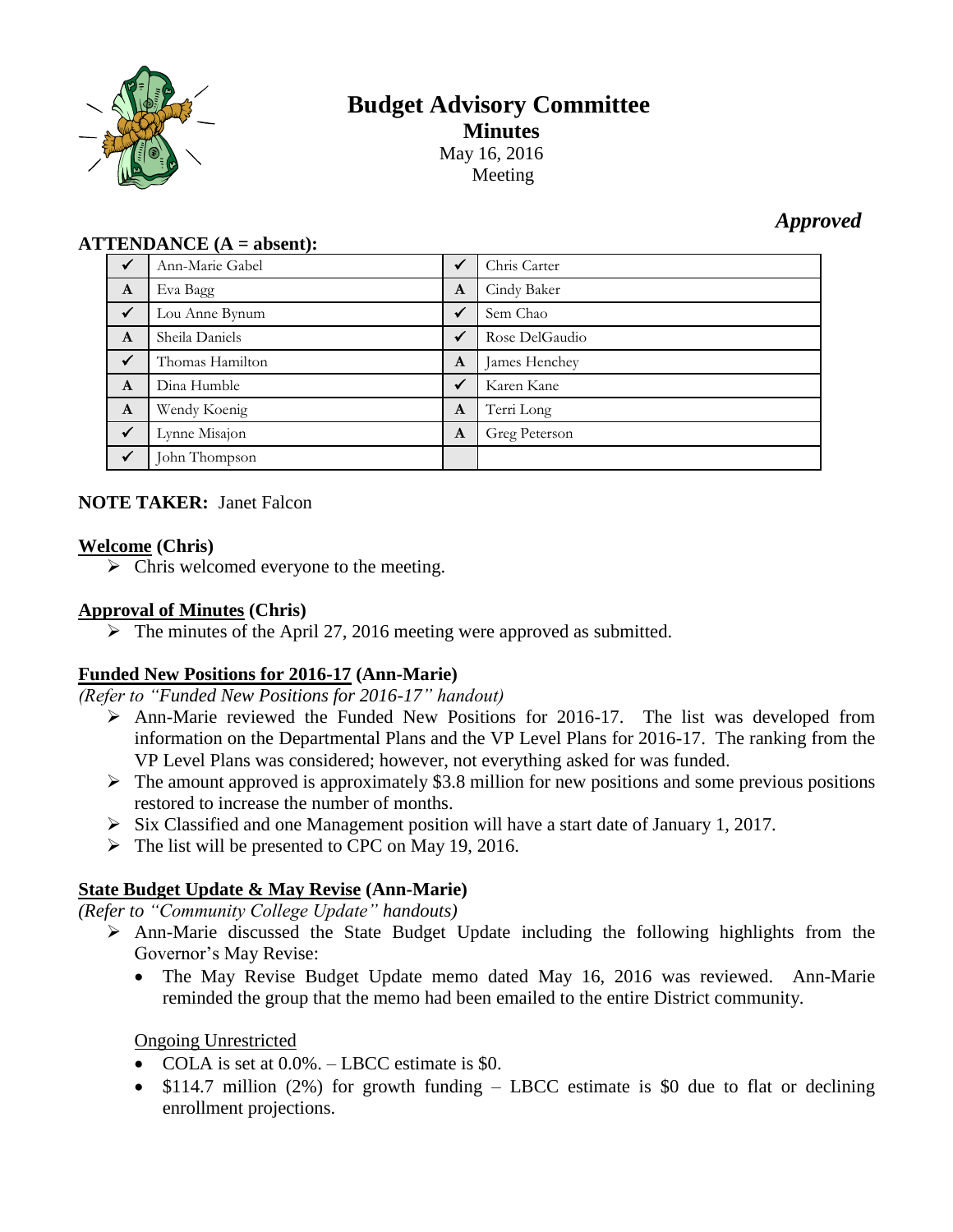### **BAC Minutes May 16, 2016 Page 2**

• \$75 million for a base apportionment increase – LBCC estimate is about \$1.3 million. The Governor's intended use for these funds is for employee benefits (STRS and PERS increases), facilities, professional development, converting faculty from part-time to full-time and other general expenses. LBCC has already budgeted for this amount.

Ongoing Categorical

- \$2.3 million for an Equal Employment Opportunity Funds LBCC estimate unknown at this time. These funds are intended to be spent on promoting equal employment opportunities in hiring.
- No COLA increase for DSPS, EOPS, CalWORKS or the Child Care Tax Bailout program.
- \$200 million for Strong Workforce Program to expand access to career-technical education (CTE) courses and create a regional accountability structure – LBCC estimate is unknown at this time. Funds awarded will be split  $-60\%$  going to the college and 40% going to the region. Of the 60% going to colleges, 60% of those funds can be used for ongoing purposes such as hiring employees.
- \$5 million for Zero-Textbook-Cost degree LBCC estimate is unknown at this time. This is a new program that would provide a maximum \$200,000 grant for a community college to develop a degree with no costs for textbooks with the expectation that the degrees would begin in 2018-19. Karen stated the Academic Senate is currently looking at this topic.

# One-Time

- \$219.4 million for Deferred Maintenance & Instructional Equipment LBCC estimate \$3.9 million. No match requirement as in 2015-16. Recommendation already approved by BAC: \$0.5 million will be allocated to supplement the instructional equipment Mandated Cost carryover amount of \$2.4 million and the remaining \$3.4 million will be allocated for classroom lockdown and to address accessibility issues at the Pacific Coast Campus as identified in our Pacific Coast Campus Americans with Disabilities Act (PCC ADA) Transition Plan.
- \$49.3 million for Proposition 39 energy efficiency projects LBCC estimate \$857,000 to use towards lighting retrofits in Buildings II, JJ and LL at the Pacific Coast Campus.
- \$105.5 million for mandate claims LBCC estimate is \$1.9 million. These funds are an effort to pay down the debt related to our mandated cost claims and to provide districts with one-time funds meant for campus security needs, technology needs, professional development, and other one-time costs.
- \$20 million for an Online Education Initiative which would provide for the development of online courses that would eventually be made available through the Online Course Exchange – LBCC estimate is unknown at this time.
- \$38.6 million is proposed to cover lower than initially estimated 2015-16 property taxes. These funds should help minimize the apportionment deficit factor for 2015-16.
- A discussion occurred regarding non-credit vs. credit classes offered in the CTE program. Notfor-credit students can go through the program to receive a certificate and be able to apply for a position with a trades union. Work is in progress for curriculum to be developed to turn the notfor-credit courses into credit courses.